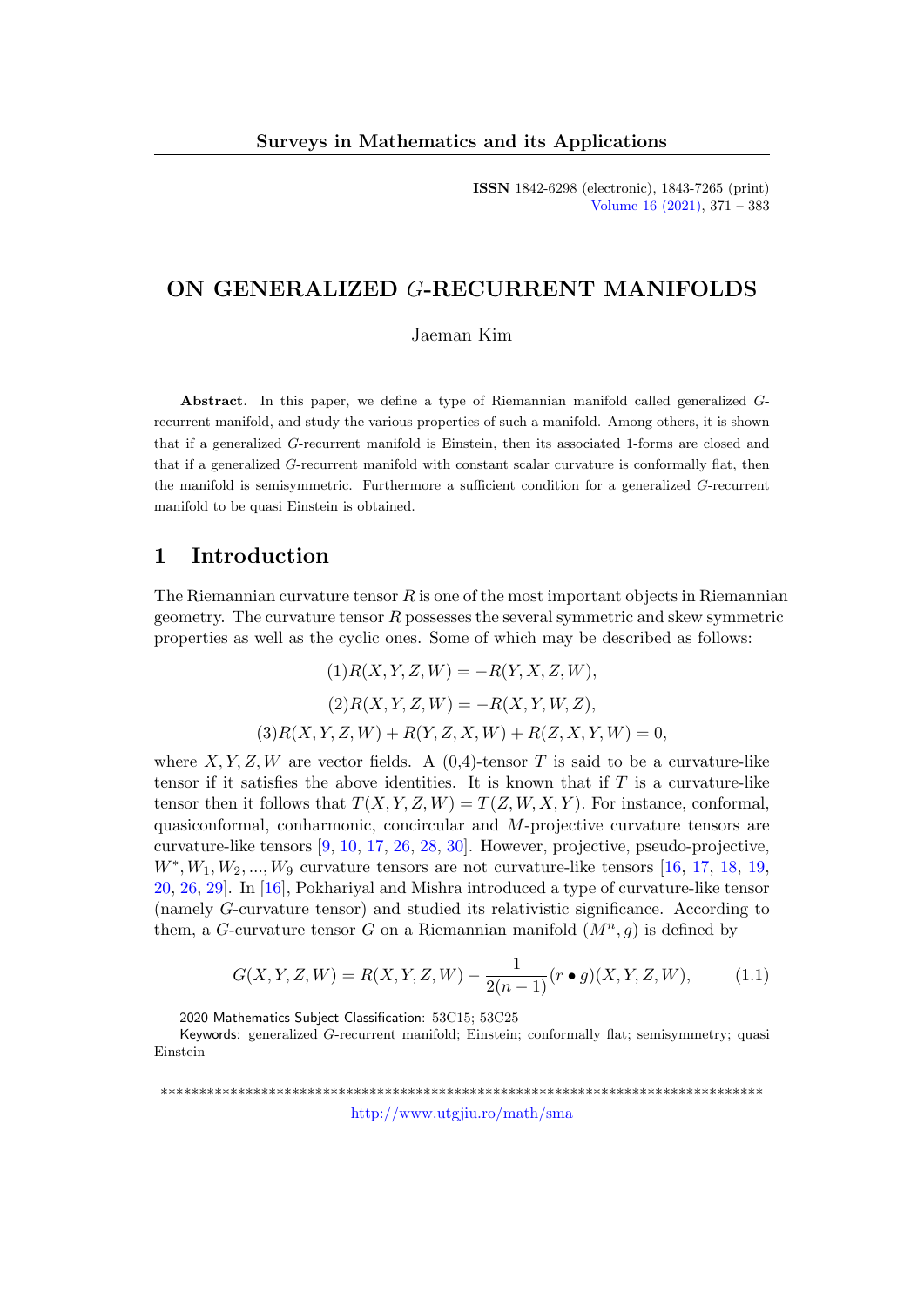where r is the Ricci tensor of  $(M^n, g)$  and the symbol  $\bullet$  is the Nomizu-Kulkarni product of symmetric (0,2)-tensors generating a curvature type tensor:

 $(h \bullet k)(X, Y, Z, W) = h(X, Z)k(Y, W) + h(Y, W)k(X, Z) - h(X, W)k(Y, Z) - h(Y, Z)k(X, W).$ 

In this connection, they introduced a  $W^*$ -curvature tensor defined on the line of Weyl projective curvature tensor. The  $G$ -curvature tensor  $G$  has been defined by breaking  $W^*$  into skew-symmetric parts [\[11,](#page-11-7) [16,](#page-11-3) [17,](#page-11-2) [18\]](#page-11-4).

In [\[12\]](#page-11-8), the author studies the several geometric properties of a Riemannian manifold with G-curvature tensor on which some pseudo symmetric conditions are imposed.

A non-flat *n*-dimensional Riemannian manifold  $(M^n, g)$  is said to be a generalized recurrent manifold if its curvature tensor  $R$  of type  $(0, 4)$  satisfies the following:

$$
(\nabla_U R)(X, Y, Z, W) = A(U)R(X, Y, Z, W) + B(U)(g \bullet g)(X, Y, Z, W), \tag{1.2}
$$

where  $\nabla$  denotes the Levi-Civita connection and A,B are 1-forms of which B is non-zero.

Similarly one may define another type of Riemannian manifold  $(M^n, g)$  which is called a generalized Ricci recurrent manifold having a defining condition

$$
(\nabla_U r)(Y,Z) = A(U)r(Y,Z) + B(U)g(Y,Z),\tag{1.3}
$$

where  $A$  and  $B$  are 1-forms of which  $B$  is non-zero.

Such manifolds have received a good deal of attention as special types of manifolds. These manifolds were studied in considerable detail by many authors [\[1,](#page-10-0) [5,](#page-10-1) [6,](#page-10-2) [7,](#page-10-3) [8,](#page-11-9) [13,](#page-11-10) [14,](#page-11-11) [15,](#page-11-12) [23\]](#page-12-4). The present paper deals with a type of Riemannian manifold which is called a generalized G-recurrent manifold realizing the following relation

<span id="page-1-0"></span>
$$
(\nabla_U G)(X, Y, Z, W) = A(U)G(X, Y, Z, W) + B(U)(g \bullet g)(X, Y, Z, W), \tag{1.4}
$$

where A and B are 1-forms of which B is non-zero.

This paper is organized as follows. Section 2 deals with preliminaries. In section 3, we have established some relations among several generalized recurrent manifolds. Section 4 is concerned with an Einstein and generalized G-recurrent manifold. In section 5, it is shown that a conformally flat and generalized G-recurrent manifold with constant scalar curvature is semisymmetric. Finally in the last section, we have inquired under what condition a generalized G-recurrent manifold will be quasi Einstein.

\*\*\*\*\*\*\*\*\*\*\*\*\*\*\*\*\*\*\*\*\*\*\*\*\*\*\*\*\*\*\*\*\*\*\*\*\*\*\*\*\*\*\*\*\*\*\*\*\*\*\*\*\*\*\*\*\*\*\*\*\*\*\*\*\*\*\*\*\*\*\*\*\*\*\*\*\*\* Surveys in Mathematics and its Applications  $16$  [\(2021\),](http://www.utgjiu.ro/math/sma/v16/v16.html) 371 – 383 <http://www.utgjiu.ro/math/sma>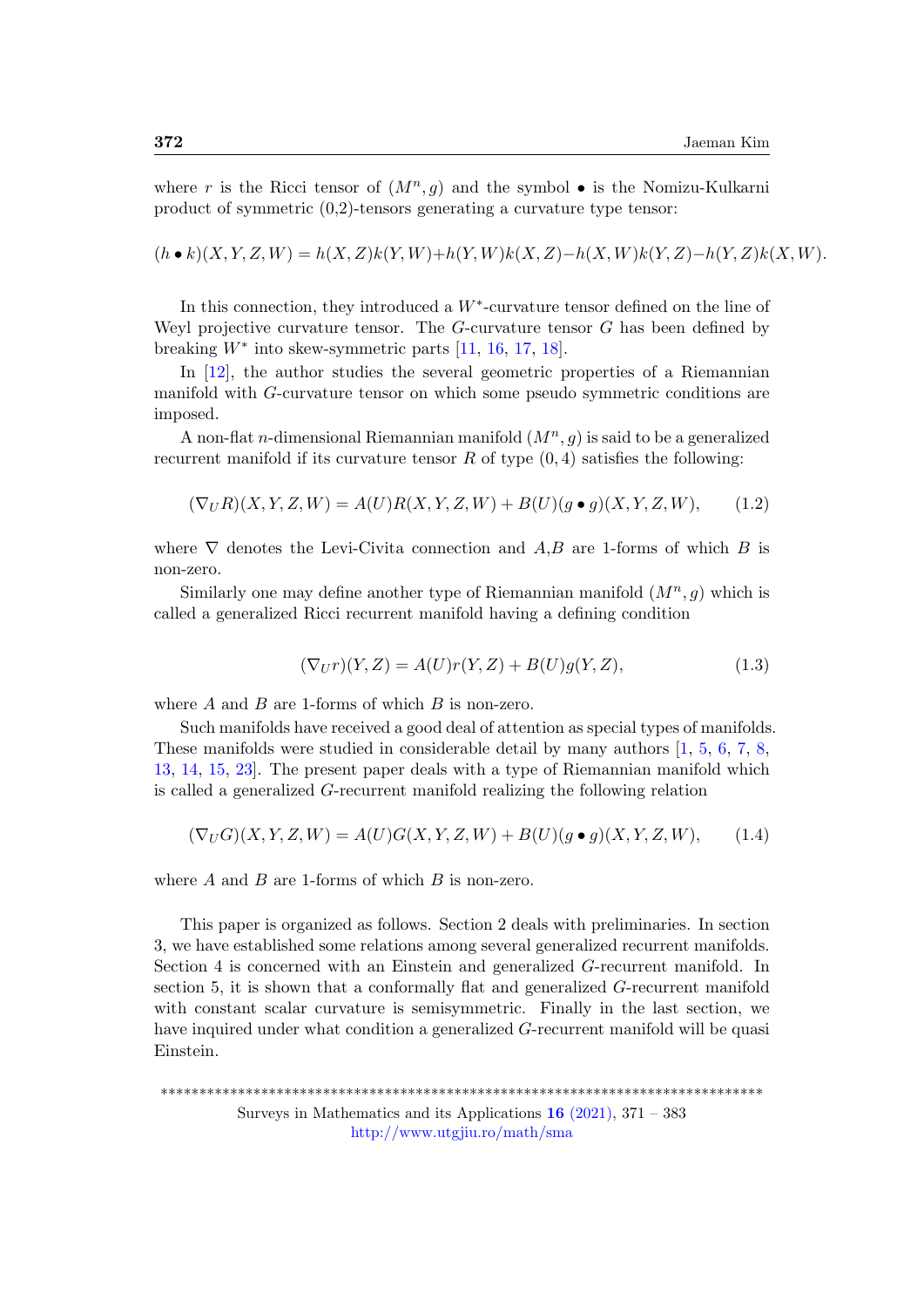## 2 Preliminaries

Let  $(M^n, g)$  be a Riemannian manifold. The Riemannian curvature tensor R, Ricci tensor  $r$  and scalar curvature  $s$  are defined by

$$
R(X,Y)Z = \nabla_X \nabla_Y Z - \nabla_Y \nabla_X Z - \nabla_{[X,Y]} Z.
$$
\n(2.1)

And

$$
R(X, Y, Z, W) = g(R(X, Y)Z, W). \tag{2.2}
$$

$$
r(Y, Z) = \sum_{i=1,\dots,n} R(e_i, Y, Z, e_i),
$$
\n(2.3)

$$
s = \sum_{i=1,\dots,n} r(e_i, e_i),
$$
\n(2.4)

where  $\{e_i\}_{i=1,\dots,n}$  is an orthonormal frame. The Riemannian manifold  $(M^n, g)$  is called an Einstein manifold  $[2]$  if its Ricci tensor r is proportional to the metric tensor  $q$ , i.e.,

<span id="page-2-0"></span>
$$
r = \frac{s}{n}g.\tag{2.5}
$$

The Weyl curvature tensor of type  $(0, 4)$  is defined by

<span id="page-2-1"></span>
$$
C(X, Y, Z, W) = R(X, Y, Z, W) + \frac{1}{(n-2)} (r \bullet g)(X, Y, Z, W)
$$

$$
- \frac{s}{2(n-1)(n-2)} (g \bullet g)(X, Y, Z, W).
$$
(2.6)

 $C = 0$  if and only if  $(M^n, g)$  is conformally flat. The Weyl curvature tensor depends only on the conformal class of  $(M^n, g)$ . Moreover, it satisfies the curvature symmetries and so we can treat it as a conformal curvature tensor.

A non-flat Riemannian manifold  $(M^n, g)$  is said to be quasi Einstein [\[3,](#page-10-5) [4,](#page-10-6) [11,](#page-11-7) [22\]](#page-12-5) if its Ricci tensor r is not identically zero and satisfies the condition

$$
r(X,Y) = ag(X,Y) + bu(X)u(Y)
$$
\n
$$
(2.7)
$$

for some smooth functions a and  $b \neq 0$ , where u is a non-zero 1-form such that

$$
g(X, U) = u(X), g(U, U) = u(U) = 1.
$$

The 1-form  $u$  is called the associated 1-form and the unit vector field  $U$  is called the generator of the quasi Einstein manifold  $(M^n, g)$ . The notion of quasi Einstein manifolds arose during the study of exact solutions of the Einstein field equations as well as during considerations of quasi umbilical hypersurfaces. Investigations in [\[3\]](#page-10-5) and others have revealed that a conformally flat quasi Einstein manifold has the geometric structure of quasi constant curvature. Also it has been found that a

\*\*\*\*\*\*\*\*\*\*\*\*\*\*\*\*\*\*\*\*\*\*\*\*\*\*\*\*\*\*\*\*\*\*\*\*\*\*\*\*\*\*\*\*\*\*\*\*\*\*\*\*\*\*\*\*\*\*\*\*\*\*\*\*\*\*\*\*\*\*\*\*\*\*\*\*\*\* Surveys in Mathematics and its Applications  $16$  [\(2021\),](http://www.utgjiu.ro/math/sma/v16/v16.html) 371 – 383 <http://www.utgjiu.ro/math/sma>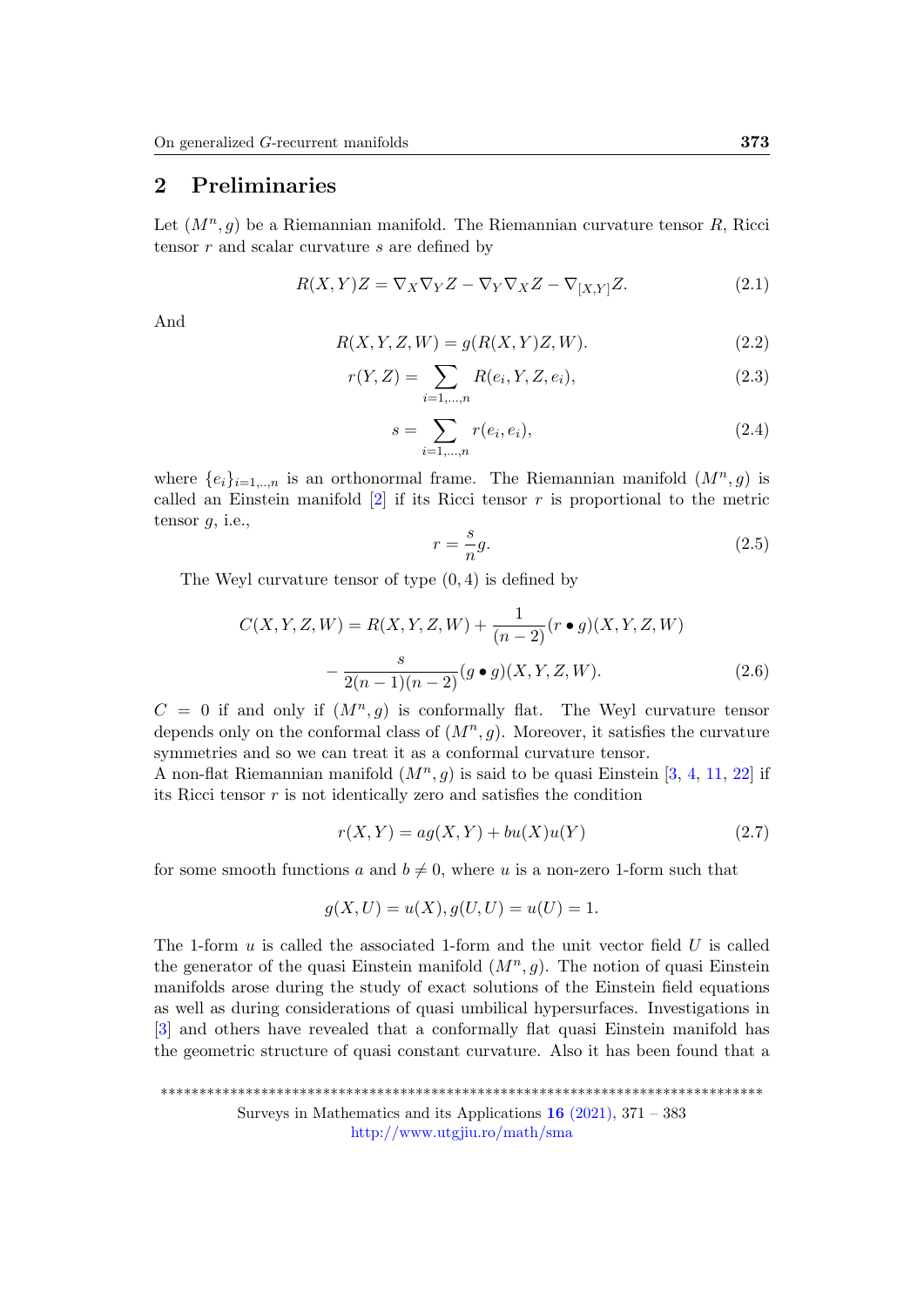manifold of quasi constant constant is a natural subclass of quasi Einstein manifold  $|4|$ .

For a  $(0, k)$ -tensor field T on  $M<sup>n</sup>$ , we define a  $(0, k + 2)$ -tensor field  $R \cdot T$  [\[23,](#page-12-4) [24\]](#page-12-6) by

$$
(R \cdot T)(X_1, \ldots, X_k; X, Y) = (R(X, Y) \cdot T)(X_1, \ldots, X_k)
$$

$$
= -T(R(X,Y)X_1, X_2, \dots, X_k) - \dots - T(X_1, \dots, X_{k-1}, R(X,Y)X_k).
$$
 (2.8)

If a Riemannian manifold  $(M^n, g)$  satisfies the condition  $R \cdot R = 0$  (resp.  $R \cdot r = 0$ ), then  $(M^n, g)$  is said to be semisymmetry (resp. Ricci-semisymmetry)[\[24,](#page-12-6) [25\]](#page-12-7). It is well known that the class of semisymmetric manifolds includes the set of locally symmetric manifolds ( $\nabla R = 0$ ) as a proper subset and that the class of Riccisemisymmetric manifolds includes the set of Ricci-symmetric manifolds ( $\nabla r = 0$ ) as a proper subset [\[23,](#page-12-4) [24\]](#page-12-6).

## 3 Some properties of generalized G-recurrent manifold

In this section, we show that the class of generalized G-recurrent manifold includes the set of generalized recurrent manifold, while the set of generalized G-recurrent manifold belongs to the class of generalized Ricci recurrent manifold.

Theorem 1. Every generalized recurrent manifold is generalized G-recurrent.

*Proof.* Since  $(M^n, g)$  is a generalized recurrent manifold, we have

<span id="page-3-0"></span>
$$
(\nabla_U R)(X, Y, Z, W) = A(U)R(X, Y, Z, W) + B(U)(g \bullet g)(X, Y, Z, W).
$$
 (3.1)

Contracting  $3.1$  on X and W, we obtain

<span id="page-3-1"></span>
$$
(\nabla_U r)(Y,Z) = A(U)r(Y,Z) + B(U)2(1-n)g(Y,Z).
$$
\n(3.2)

By virtue of  $1.1$ ,  $3.1$  and  $3.2$  we have

$$
(\nabla_U G)(X, Y, Z, W) = (\nabla_U R)(X, Y, Z, W) - \frac{1}{2(n-1)}(\nabla_U r \bullet g)(X, Y, Z, W)
$$

$$
= A(U)G(X, Y, Z, W) + 2B(U)(g \bullet g)(X, Y, Z, W),
$$

which implies that the manifold is a generalized G-recurrent manifold. This completes the proof.  $\Box$ 

<sup>\*\*\*\*\*\*\*\*\*\*\*\*\*\*\*\*\*\*\*\*\*\*\*\*\*\*\*\*\*\*\*\*\*\*\*\*\*\*\*\*\*\*\*\*\*\*\*\*\*\*\*\*\*\*\*\*\*\*\*\*\*\*\*\*\*\*\*\*\*\*\*\*\*\*\*\*\*\*</sup> Surveys in Mathematics and its Applications  $16$  [\(2021\),](http://www.utgjiu.ro/math/sma/v16/v16.html) 371 – 383 <http://www.utgjiu.ro/math/sma>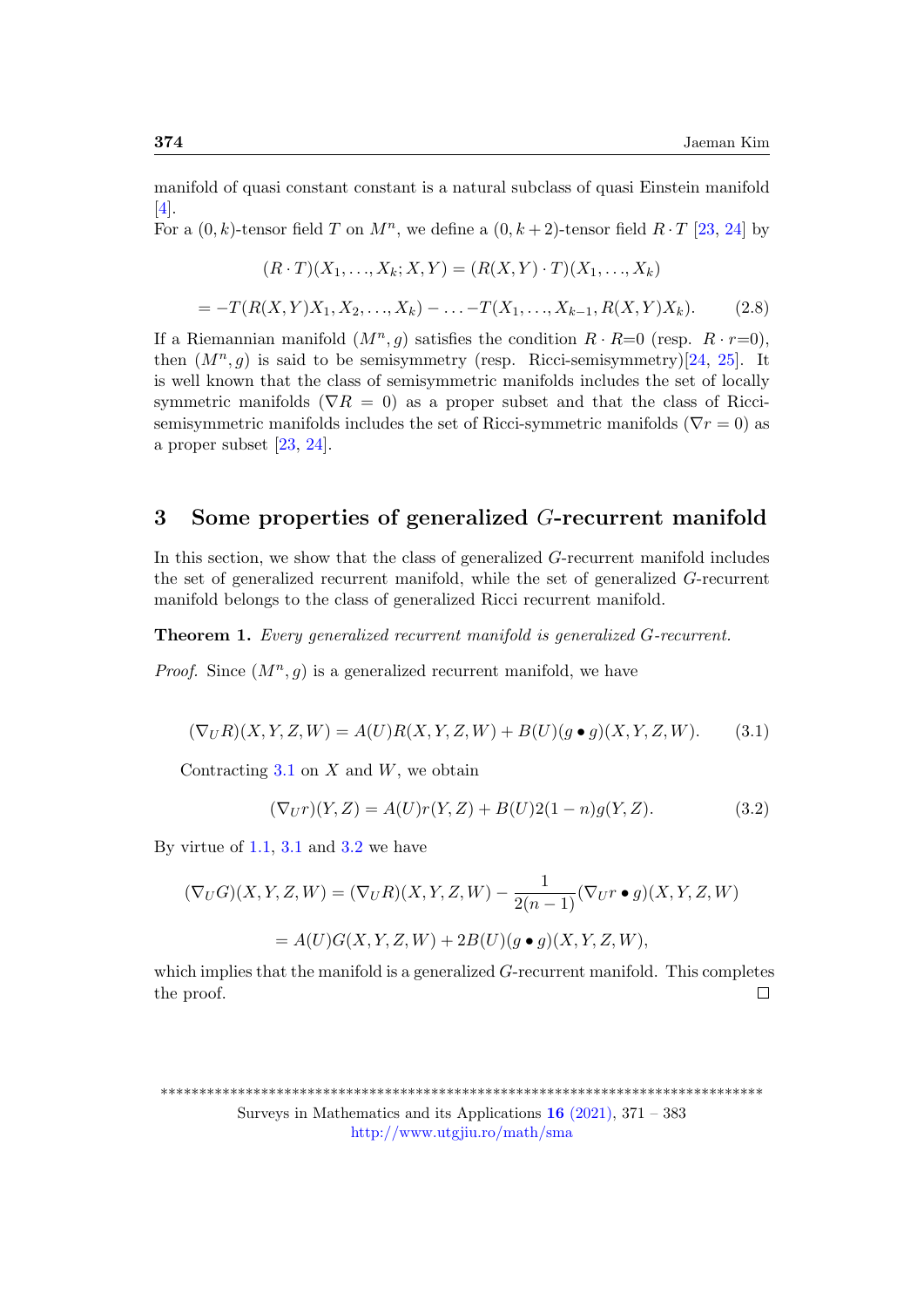### Theorem 2. Every generalized G-recurrent manifold is generalized Ricci recurrent.

*Proof.* Let  $(M^n, g)$  be a generalized G-recurrent manifold. Taking account of [1.1](#page-0-0) and [1.4,](#page-1-0) we have

<span id="page-4-0"></span>
$$
(\nabla_U R)(X, Y, Z, W) - \frac{1}{2(n-1)}(\nabla_U r \bullet g)(X, Y, Z, W)
$$

$$
= A(U)[R(X, Y, Z, W) - \frac{1}{2(n-1)}(r \bullet g)(X, Y, Z, W)]
$$

$$
+ B(U)(g \bullet g)(X, Y, Z, W).
$$
(3.3)

Contracting  $3.3$  on  $X$  and  $W$ , we get

$$
(\nabla_U r)(Y,Z) - \frac{1}{2(n-1)}((2-n)(\nabla_U r)(Y,Z) - ds(U)g(Y,Z))
$$
  
=  $A(U)[r(Y,Z) - \frac{1}{2(n-1)}((2-n)r(Y,Z) - sg(Y,Z))] + B(U)2(1-n)g(Y,Z),$ 

which yields

<span id="page-4-1"></span>
$$
(\nabla_U r)(Y, Z) = A(U)r(Y, Z) + \bar{B}(U)g(Y, Z),
$$
\n(3.4)

where  $\bar{B}(U) = \frac{s}{3n-4}A(U) - \frac{4(n-1)^2}{3n-4}B(U) - \frac{1}{3n-4}ds(U).$ Therefore the manifold is generalized Ricci recurrent.

<span id="page-4-2"></span>**Corollary 3.** Let  $(M^n, g)$  be a generalized G-recurrent manifold. If the scalar curvature s of  $(M^n, g)$  is constant, then  $s \neq 0$ .

*Proof.* Contracting [3.4](#page-4-1) on Y and Z, we get from  $s$ =constant

$$
0 = \frac{4(n-1)s}{3n-4}A(U) - \frac{4n(n-1)^2}{3n-4}B(U).
$$

Therefore we have

$$
B(U) = \frac{s}{n(n-1)}A(U).
$$
\n(3.5)

Since  $B = 0$  is inadmissible by the defining condition of generalized G-recurrent manifold, we find  $s \neq 0$ .  $\Box$ 

\*\*\*\*\*\*\*\*\*\*\*\*\*\*\*\*\*\*\*\*\*\*\*\*\*\*\*\*\*\*\*\*\*\*\*\*\*\*\*\*\*\*\*\*\*\*\*\*\*\*\*\*\*\*\*\*\*\*\*\*\*\*\*\*\*\*\*\*\*\*\*\*\*\*\*\*\*\* Surveys in Mathematics and its Applications  $16$  [\(2021\),](http://www.utgjiu.ro/math/sma/v16/v16.html) 371 – 383

<http://www.utgjiu.ro/math/sma>

 $\Box$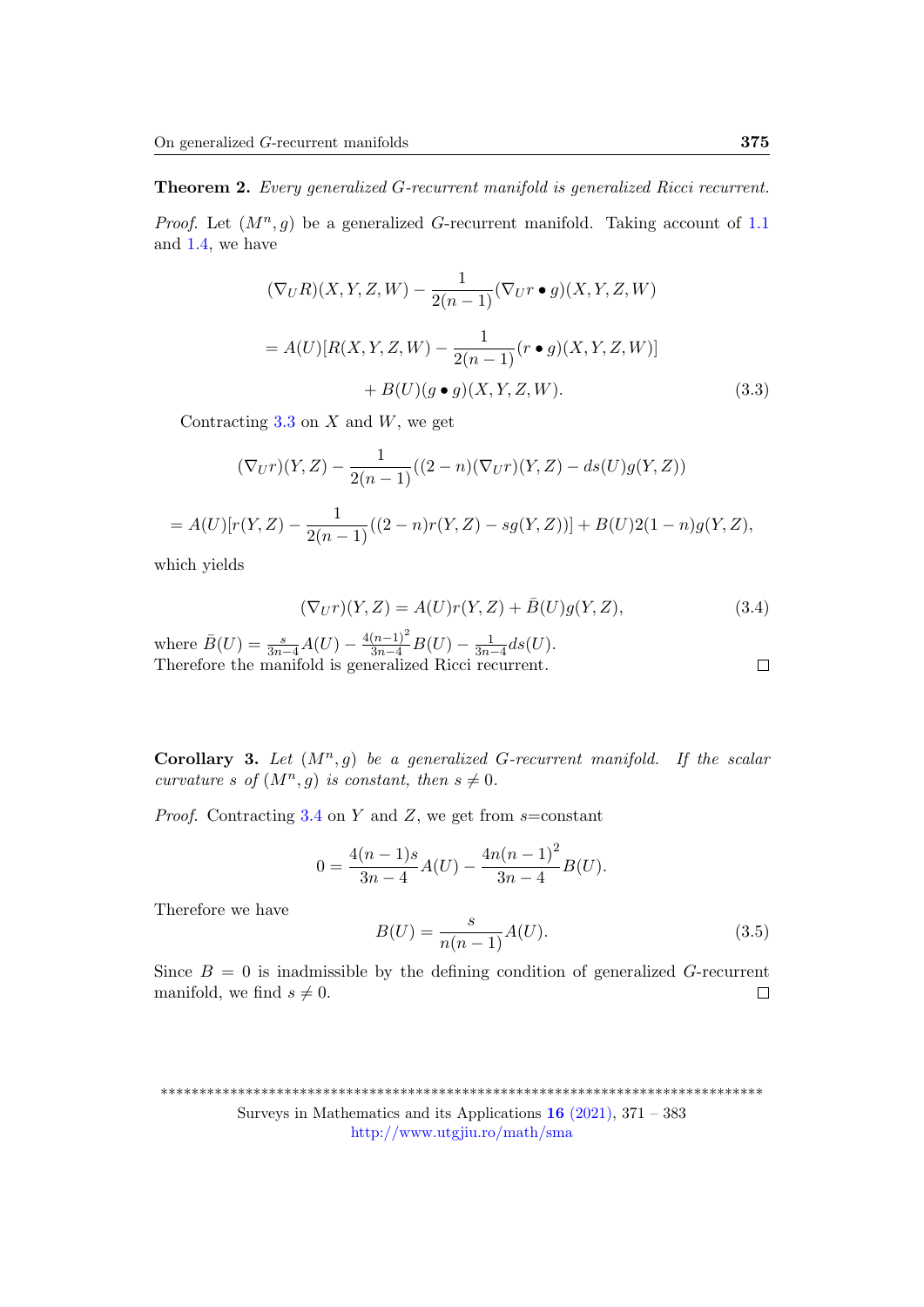$\Box$ 

### 4 Einstein and generalized G-recurrent manifolds

A Riemannian manifold  $(M^n, g)$  is said to be an Einstein and generalized G-recurrent manifold if the manifold is simultaneously an Einstein manifold and a generalized Grecurrent manifold. Concerning an Einstein and generalized G-recurrent manifold, we have the following theorems:

**Theorem 4.** Let  $(M^n, g)$   $(n \geq 3)$  be an Einstein and generalized G-recurrent manifold. Then the manifold is generalized recurrent.

Proof. By virtue of the given Einstein condition, we know that the scalar curvature and Ricci tensor of the manifold are constant with respect to cavariant differentiation [\[2\]](#page-10-4). Therefore we have

<span id="page-5-1"></span><span id="page-5-0"></span>
$$
(\nabla_U G)(X, Y, Z, W) = (\nabla_U R)(X, Y, Z, W)
$$
\n(4.1)

From [1.1,](#page-0-0) [1.4](#page-1-0) and [2.5](#page-2-0) , it follows

$$
(\nabla_U G)(X, Y, Z, W) = A(U)[R(X, Y, Z, W) - \frac{s}{2(n-1)n}(g \bullet g)(X, Y, Z, W)]
$$
  
+ B(U)(g \bullet g)(X, Y, Z, W). (4.2)

Taking account of [4.1](#page-5-0) and [4.2](#page-5-1) together, we get

$$
(\nabla_U R)(X, Y, Z, W) = A(U)R(X, Y, Z, W) + [-\frac{s}{2(n-1)n}A(U) + B(U)](g \bullet g)(X, Y, Z, W)
$$

<span id="page-5-2"></span>
$$
= A(U)R(X, Y, Z, W) + \widehat{B}(U)(g \bullet g)(X, Y, Z, W), \tag{4.3}
$$

where  $\widehat{B}(U) = -\frac{s}{2(n-1)n}A(U) + B(U).$ This completes the proof.

<span id="page-5-4"></span>**Theorem 5.** Let  $(M^n, g)$   $(n \geq 3)$  be an Einstein and generalized G-recurrent manifold. Then either its associated 1-forms A and B are closed or the manifold is a space of constant curvature.

*Proof.* It follows from [3](#page-4-2) and the Einstein condition that  $s=constant \neq 0$ . Therefore contracting [4.3](#page-5-2) on  $X$  and  $W$ , and then on  $Y$  and  $Z$ , we get

$$
0 = sA(U) + 2n(1 - n)B(U),
$$

which implies from the last relation and the definition of  $\hat{B}$  in [4.3](#page-5-2)

<span id="page-5-3"></span>
$$
B(U) = \frac{s}{n(n-1)}A(U).
$$
\n(4.4)

\*\*\*\*\*\*\*\*\*\*\*\*\*\*\*\*\*\*\*\*\*\*\*\*\*\*\*\*\*\*\*\*\*\*\*\*\*\*\*\*\*\*\*\*\*\*\*\*\*\*\*\*\*\*\*\*\*\*\*\*\*\*\*\*\*\*\*\*\*\*\*\*\*\*\*\*\*\*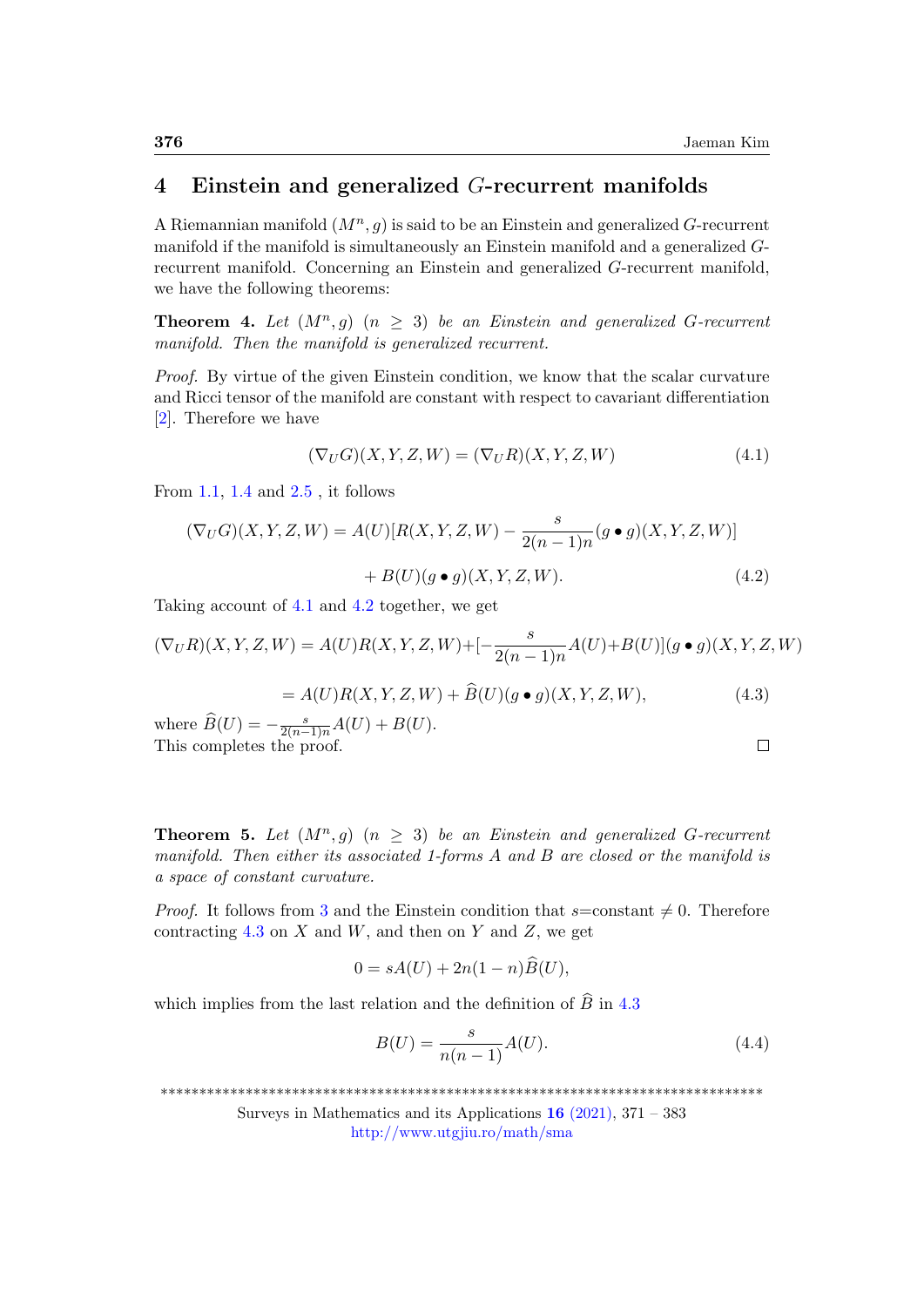Therefore we have from [4.3](#page-5-2) and [4.4](#page-5-3)

<span id="page-6-0"></span>
$$
(\nabla_U R)(X, Y, Z, W) = A(U)R(X, Y, Z, W) + \frac{s}{2n(n-1)}A(U)(g \bullet g)(X, Y, Z, W)
$$
\n(4.5)

From Walker's Lemma [\[27\]](#page-12-8), we have

<span id="page-6-1"></span>
$$
(\nabla_U \nabla_V R)(X, Y, Z, W) - (\nabla_V \nabla_U R)(X, Y, Z, W)
$$

$$
+(\nabla_Z \nabla_W R)(U, V, X, Y) - (\nabla_W \nabla_Z R)(U, V, X, Y)
$$

$$
+(\nabla_X \nabla_Y R)(Z, W, U, V) - (\nabla_Y \nabla_X R)(Z, W, U, V) = 0.
$$
(4.6)

By virtue of  $s=constant$ , [4.5](#page-6-0) and [4.6,](#page-6-1) we get

$$
dA(U,V)[R(X,Y,Z,W) + \frac{s}{2n(n-1)}(g \bullet g)(X,Y,Z,W)]
$$

$$
+ dA(Z,W)[R(U,V,X,Y) + \frac{s}{2n(n-1)}(g \bullet g)(U,V,X,Y)]
$$

$$
+ dA(X,Y)[R(Z,W,U,V) + \frac{s}{2n(n-1)}(g \bullet g)(Z,W,U,V)] = 0. \tag{4.7}
$$

Note that  $K(X, Y, Z, W) = R(X, Y, Z, W) + \frac{s}{2n(n-1)}(g \bullet g)(X, Y, Z, W)$  is a symmetric (0,4) tensor with respect to the first pair of two indices and the last pair of two indices. Consequently by virtue of Walker's Lemma [\[27\]](#page-12-8), we have either  $dA = 0$  or  $K = 0$ . In case of  $dA = 0$ , considering [4.4](#page-5-3) and  $s =$  constant, we also have  $dB = 0$ . The other case,  $K=0$  implies that  $(M^n, g)$  is a space of constant curvature. This  $\Box$ completes the proof.

### 5 Conformally flat and generalized  $G$ -recurrent manifolds

A Riemannian manifold  $(M^n, g)$  is said to be a conformally flat and generalized Grecurrent manifold if the manifold is simultaneously a conformally flat manifold and a generalized G-recurrent manifold. Concerning a conformally flat and generalized G-recurrent manifold, we have the following theorems:

Theorem 6. A conformally flat and generalized G-recurrent manifold is generalized recurrent.

Proof. From [1.1](#page-0-0) and [1.4,](#page-1-0) we have

$$
(\nabla_U R)(X,Y,Z,W)-\frac{1}{2(n-1)}(\nabla_U r\bullet g)(X,Y,Z,W)
$$

\*\*\*\*\*\*\*\*\*\*\*\*\*\*\*\*\*\*\*\*\*\*\*\*\*\*\*\*\*\*\*\*\*\*\*\*\*\*\*\*\*\*\*\*\*\*\*\*\*\*\*\*\*\*\*\*\*\*\*\*\*\*\*\*\*\*\*\*\*\*\*\*\*\*\*\*\*\*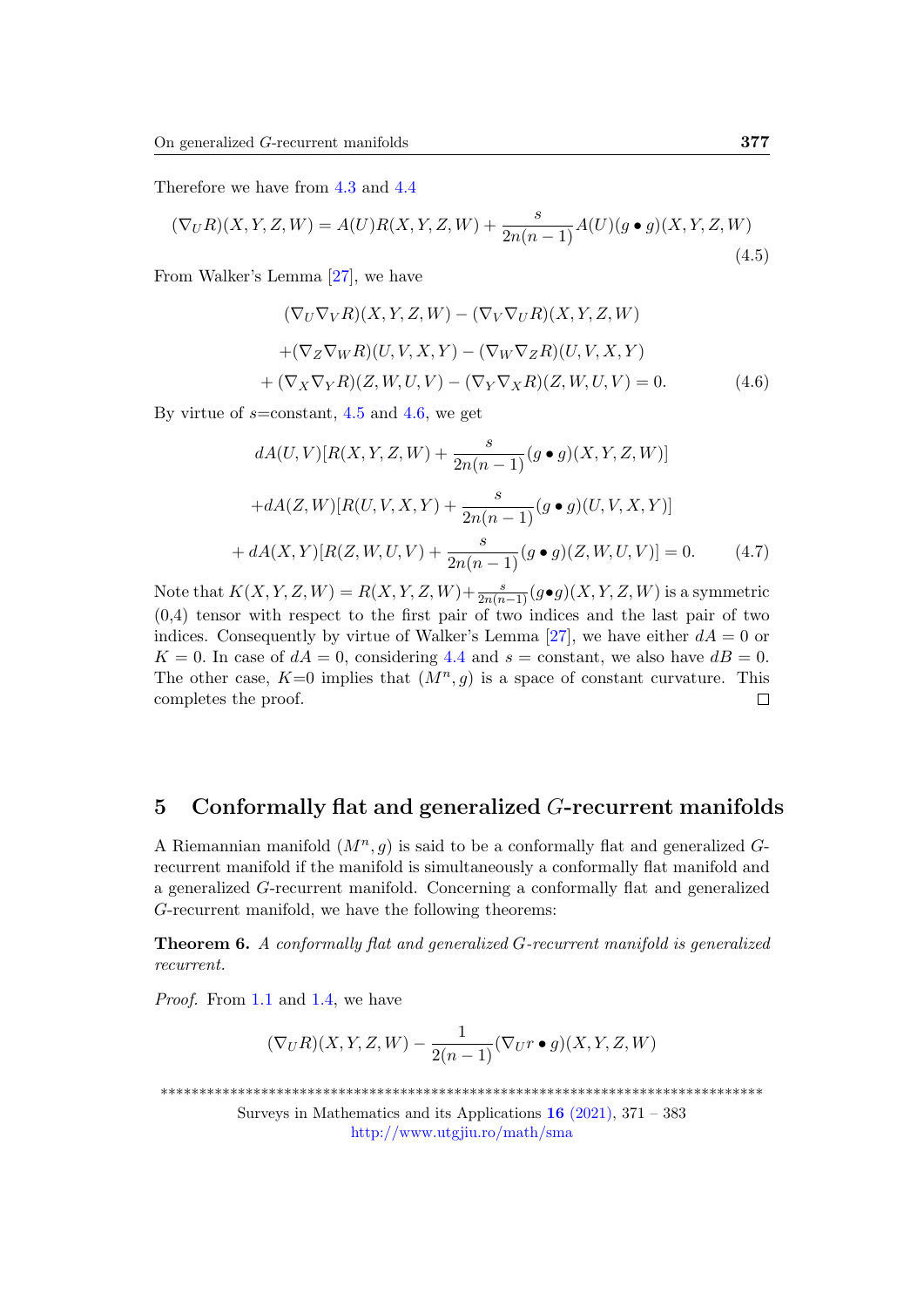$$
= A(U)[R(X, Y, Z, W) - \frac{1}{2(n-1)}(r \bullet g)(X, Y, Z, W)] + B(U)(g \bullet g)(X, Y, Z, W).
$$

Contracting the last relation on  $X$  and  $W$ , we get

$$
(\nabla_U r)(Y,Z) - \frac{1}{2(n-1)}((2-n)(\nabla_U r)(Y,Z) - ds(U)g(Y,Z))
$$

$$
= A(U)[r(Y,Z) - \frac{1}{2(n-1)}((2-n)r(Y,Z) - sg(Y,Z))] + B(U)2(1-n)g(Y,Z),
$$

which yields

<span id="page-7-1"></span>
$$
(\nabla_U r)(Y, Z) = A(U)r(Y, Z) + \bar{B}(U)g(Y, Z),
$$
\n(5.1)

where  $\bar{B}(U) = \frac{s}{3n-4}A(U) - \frac{4(n-1)^2}{3n-4}B(U) - \frac{1}{3n-4}ds(U).$ From [2.6](#page-2-1) and conformal flatness, it follows

<span id="page-7-0"></span>
$$
R(X, Y, Z, W) = -\frac{1}{n-2} (r \bullet g)(X, Y, Z, W)
$$

$$
+ \frac{s}{2(n-1)(n-2)} (g \bullet g)(X, Y, Z, W).
$$
(5.2)

Taking the covariant differentiation of [5.2,](#page-7-0) we get

<span id="page-7-2"></span>
$$
(\nabla_U R)(X, Y, Z, W) = -\frac{1}{n-2} (\nabla_U r \bullet g)(X, Y, Z, W) + \frac{ds(U)}{2(n-1)(n-2)} (g \bullet g)(X, Y, Z, W),
$$
(5.3)

which yields from  $5.1$ ,  $5.2$  and  $5.3$ 

<span id="page-7-3"></span>
$$
(\nabla_U R)(X, Y, Z, W) = A(U)R(X, Y, Z, W) + \widetilde{B}(U)(g \bullet g)(X, Y, Z, W), \tag{5.4}
$$

where 
$$
\widetilde{B}(U) = -\frac{1}{n-2}\overline{B}(U) - \frac{s}{2(n-1)(n-2)}A(U) + \frac{1}{2(n-1)(n-2)}ds(U).
$$
 This completes the proof.

**Theorem 7.** Let  $(M^n, g)$  be a conformally flat and generalized G-recurrent manifold with constant scalar curvature. Then the manifold is semisymmetric.

*Proof.* Contracting [5.4](#page-7-3) on X, W, and then on Y, Z we have from  $s=$  constant

<span id="page-7-4"></span>
$$
0 = sA(U) + 2n(1 - n)B(U).
$$
 (5.5)

Taking account of  $s=constant$ , [5.4](#page-7-3) and [5.5,](#page-7-4) we get

$$
(\nabla_U \nabla_V R)(X, Y, Z, W) - (\nabla_V \nabla_U R)(X, Y, Z, W)
$$

\*\*\*\*\*\*\*\*\*\*\*\*\*\*\*\*\*\*\*\*\*\*\*\*\*\*\*\*\*\*\*\*\*\*\*\*\*\*\*\*\*\*\*\*\*\*\*\*\*\*\*\*\*\*\*\*\*\*\*\*\*\*\*\*\*\*\*\*\*\*\*\*\*\*\*\*\*\*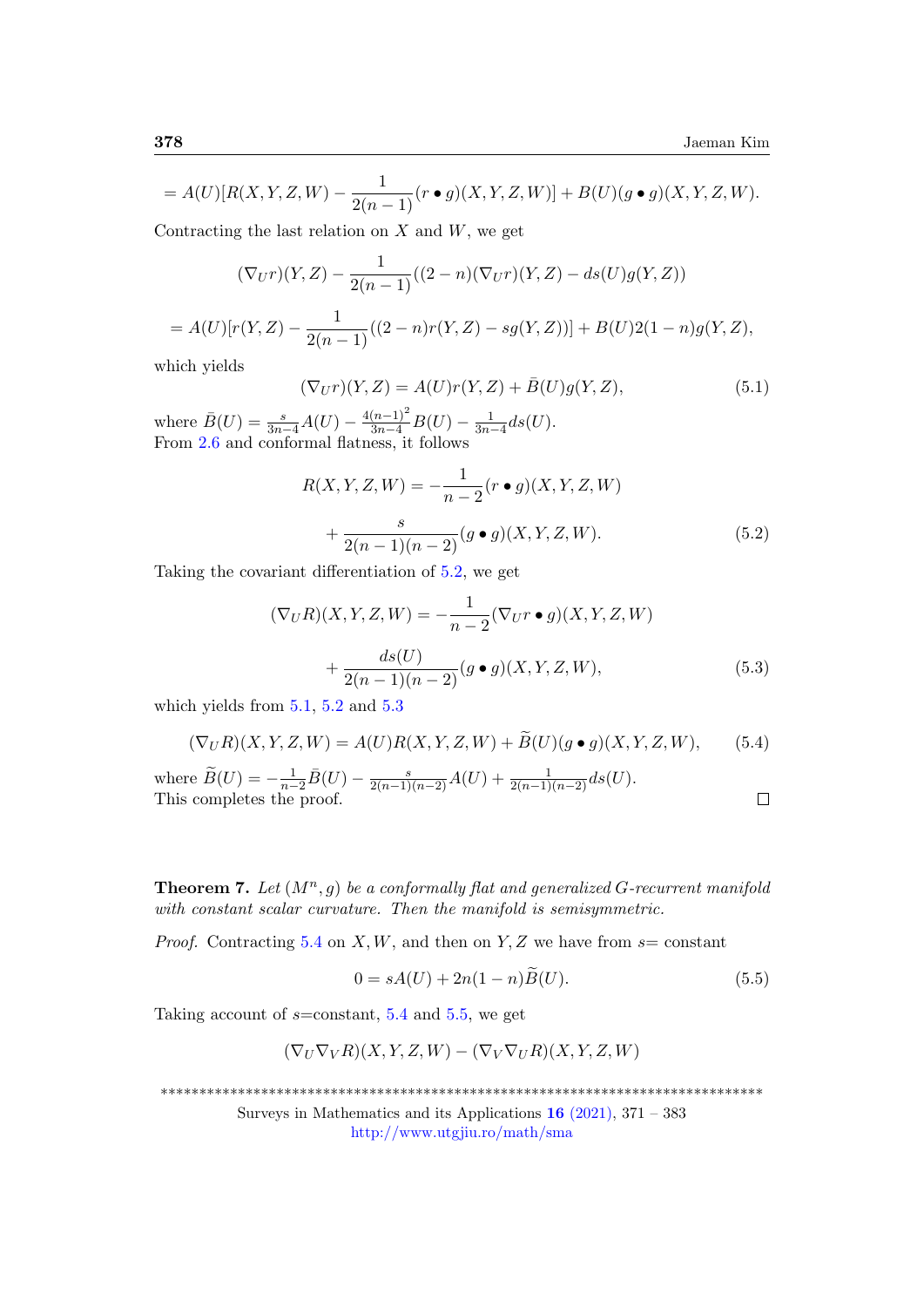<span id="page-8-0"></span>
$$
= dA(U,V)[R(X,Y,Z,W) + \frac{s}{2n(n-1)}(g \bullet g)(X,Y,Z,W)].
$$
 (5.6)

By virtue of Walker's Lemma [\[27\]](#page-12-8) and [5.6,](#page-8-0) we get

$$
(\nabla_U \nabla_V R)(X, Y, Z, W) - (\nabla_V \nabla_U R)(X, Y, Z, W)
$$
  
+
$$
(\nabla_Z \nabla_W R)(U, V, X, Y) - (\nabla_W \nabla_Z R)(U, V, X, Y)
$$
  
+
$$
(\nabla_X \nabla_Y R)(Z, W, U, V) - (\nabla_Y \nabla_X R)(Z, W, U, V)
$$
  
= 
$$
dA(U, V)[R(X, Y, Z, W) + \frac{s}{2n(n-1)}g \bullet g(X, Y, Z, W)]
$$
  
+
$$
dA(Z, W)[R(U, V, X, Y) + \frac{s}{2n(n-1)}g \bullet g(U, V, X, Y)]
$$
  
+
$$
dA(X, Y)[R(Z, W, U, V) + \frac{s}{2n(n-1)}g \bullet g(Z, W, U, V)] = 0,
$$

which yields either  $dA = 0$  or  $R + \frac{s}{2n(n-1)}g \bullet g = 0$  by the same reason in the course of the proof of the [5.](#page-5-4) Contracting  $5.\overline{4}$  on X and W, we get

<span id="page-8-1"></span>
$$
(\nabla_U r)(Y,Z) = A(U)r(Y,Z) + 2(1-n)\widetilde{B}(U)g(Y,Z).
$$

From the last relation, it follows

$$
(R(U,V)) \cdot r)(Y,Z) = (\nabla_U \nabla_V r)(Y,Z) - (\nabla_V \nabla_U r)(Y,Z) - (\nabla_{[U,V]}r)(Y,Z)
$$

$$
= dA(U,V)r(Y,Z) + 2(1-n)d\widetilde{B}(U,V)g(Y,Z)
$$

$$
+ 2(1-n)[A(V)\widetilde{B}(U) - A(U)\widetilde{B}(V)]g(Y,Z). \tag{5.7}
$$

In case of  $dA = 0$ , we have  $d\tilde{B} = 0$  from s=constant and [5.5.](#page-7-4) Therefore from  $dA = d\tilde{B} = 0$ , [5.5](#page-7-4) and [5.7](#page-8-1) it follows that

$$
R(U,V)\cdot r=0.
$$

The other case,  $R + \frac{s}{2n(n-1)}g \bullet g = 0$  implies that the manifold is a space of constant curvature. And hence we get

$$
R(U,V)\cdot r=0
$$

because the Ricci tensor of the manifold is constant with respect to covariant differentiation.

Therefore in any case, the manifold is Ricci-semisymmetric, which implies the manifold is semisymmetric , i.e.,

$$
R(U,V) \cdot R = 0
$$

because of s=constant and conformal flatness. This completes the proof.

 $\Box$ 

```
******************************************************************************
```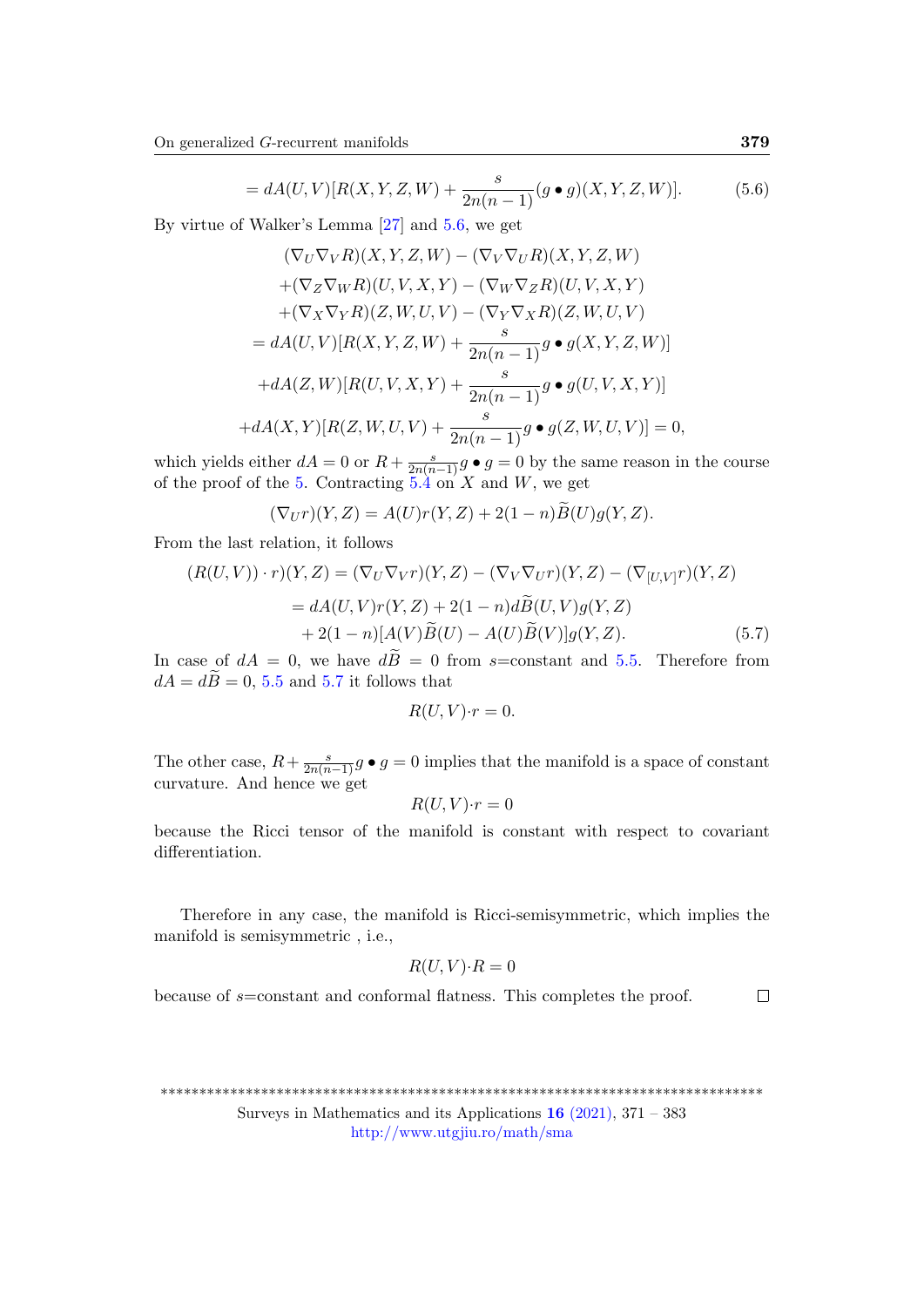# 6 Condition for generalized  $G$ -recurrent manifold to be quasi Einstein

A vector field V on a Riemannian manifold  $(M^n, g)$  is said to be a concircular vector field [\[21\]](#page-11-13) if it satisfies the condition:

$$
\nabla_X V = \alpha X + \Omega(X) V
$$

for every vector field X on  $M^n$ , where  $\alpha$  is a non-zero scalar and  $\Omega$  is a closed 1-form. Note that we denote the associated vector field of 1-form A as  $A^{\sharp}$ , that is,  $A(X) = g(A^{\sharp}, X)$ . In this section we establish a sufficient condition for a generalized G-recurrent manifold to be quasi Einstein. More precisely, we can state the following theorem:

**Theorem 8.** Let  $(M^n, g)$  be a generalized G-recurrent manifold with  $s=constant$ . If the associated vector field  $A^{\sharp}$  of 1-form A in (1.4) is a unit concircular vector field with  $\alpha$ =constant, then the manifold is quasi Einstein. In particular, if  $s =$  $n(1-n)\alpha^2$ , then the manifold is Einstein.

Proof. By virtue of [3.4](#page-4-1) we get

<span id="page-9-0"></span>
$$
(\nabla_U r)(Y, Z) = A(U)r(Y, Z) + \bar{B}(U)g(Y, Z),
$$
\n(6.1)

where  $\bar{B}(U) = \frac{s}{3n-4}A(U) - \frac{4(n-1)^2}{3n-4}B(U) - \frac{1}{3n-4}ds(U).$ Since  $s=$ constant, we have from contracting  $6.1$  on Y and Z

<span id="page-9-4"></span>
$$
0 = A(U)s + \bar{B}(U)n.
$$
\n
$$
(6.2)
$$

By the given conditions, we know that  $g(A^{\sharp}, A^{\sharp}) = 1$  and

<span id="page-9-1"></span>
$$
g(\nabla_X A^{\sharp}, Y) = \alpha g(X, Y) + \Omega(X)A(Y). \tag{6.3}
$$

Hence we get

$$
0 = 2g(\nabla_X A^{\sharp}, A^{\sharp}) = 2\alpha A(X) + 2\Omega(X),
$$

which leads to

<span id="page-9-2"></span>
$$
-\alpha A(X) = \Omega(X). \tag{6.4}
$$

Therefore we know from [6.3](#page-9-1) and [6.4](#page-9-2)

$$
g(\nabla_X A^{\sharp}, Y) = \alpha[g(X, Y) - A(X)A(Y)],
$$

which yields

<span id="page-9-3"></span>
$$
\nabla_X A^{\sharp} = \alpha [X - A(X)A^{\sharp}]. \tag{6.5}
$$

Considering [6.5,](#page-9-3) we obtain

$$
R(X,Y)A^{\sharp} = \nabla_X \nabla_Y A^{\sharp} - \nabla_Y \nabla_X A^{\sharp} - \nabla_{[X,Y]} A^{\sharp} = -\alpha^2 A(Y)X + \alpha^2 A(X)Y
$$

\*\*\*\*\*\*\*\*\*\*\*\*\*\*\*\*\*\*\*\*\*\*\*\*\*\*\*\*\*\*\*\*\*\*\*\*\*\*\*\*\*\*\*\*\*\*\*\*\*\*\*\*\*\*\*\*\*\*\*\*\*\*\*\*\*\*\*\*\*\*\*\*\*\*\*\*\*\*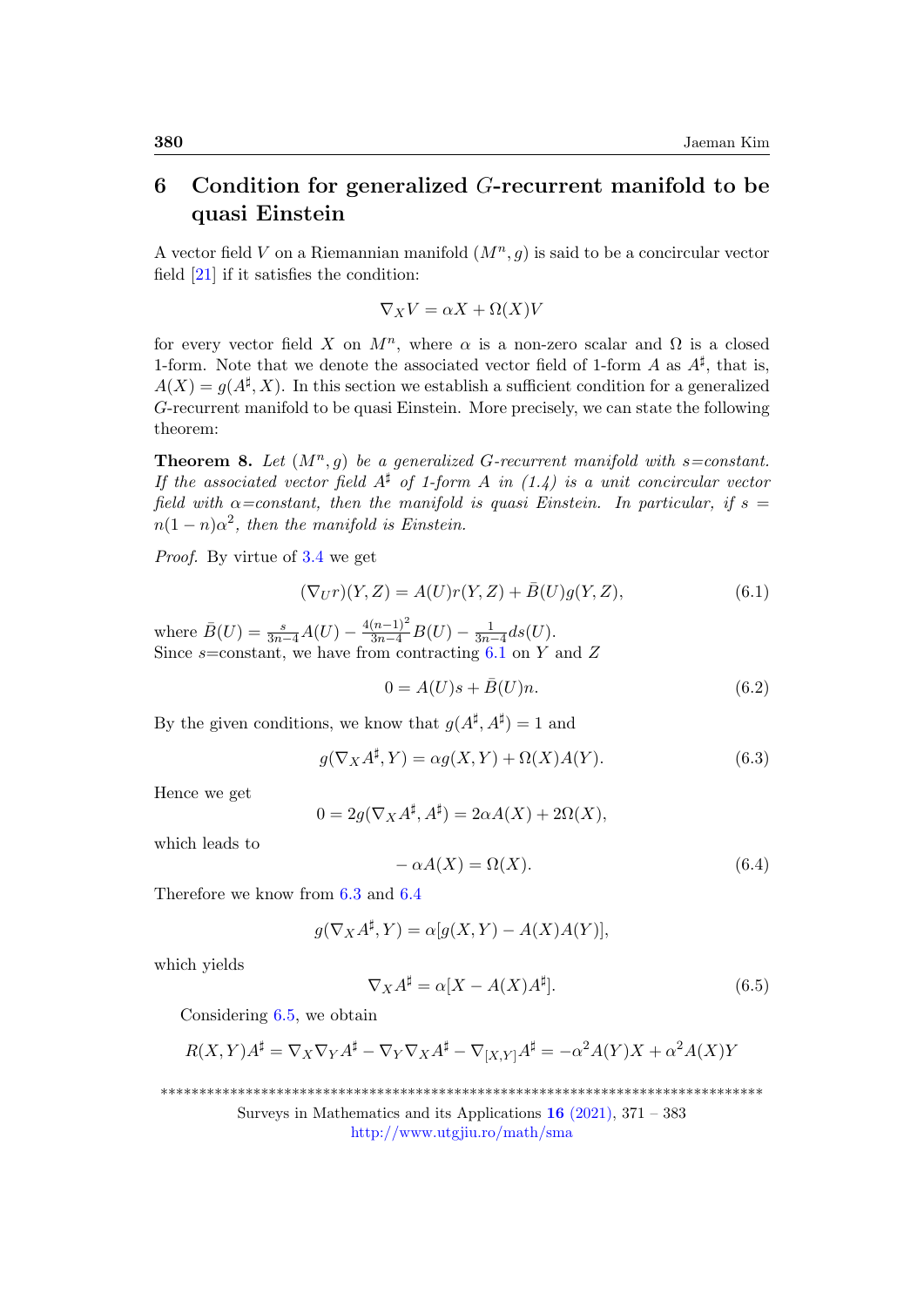and hence we get

$$
g(R(X,Y)A^{\sharp},Z) = -g(R(X,Y)Z,A^{\sharp}) = -\alpha^2 A(Y)g(X,Z) + \alpha^2 A(X)g(Y,Z).
$$

Contracting the last relation on  $X$  and  $Z$ , we have

$$
r(Y, A^{\sharp}) = -\alpha^2 n A(Y) + \alpha^2 A(Y) = \alpha^2 (1 - n) A(Y).
$$
 (6.6)

Since

<span id="page-10-7"></span>
$$
(\nabla_X r)(Y, A^{\sharp}) = X(r(Y, A^{\sharp})) - r(\nabla_X Y, A^{\sharp}) - r(Y, \nabla_X A^{\sharp}), \tag{6.7}
$$

we have from [6.1,](#page-9-0) [6.2,](#page-9-4) [6.4,](#page-9-2) [6.5](#page-9-3) and [6.7](#page-10-7)

$$
r(X,Y) = \alpha^{2}(1-n)g(X,Y) + \frac{1}{\alpha}(\frac{s}{n} - \alpha^{2}(1-n))A(X)A(Y),
$$

which implies that the manifold is quasi Einstein.

In particular, if  $s = \alpha^2 n(1 - n)$  then the manifold is Einstein. This completes the proof.  $\Box$ 

### References

- <span id="page-10-0"></span>[1] K. Arslan, U.C. De, C. Murathan, A. Yildiz: On generalized recurrent Riemannian manifolds, Acta Math.Hungar. 123 (2009), 27-39. [MR2496479.](http://www.ams.org/mathscinet-getitem?mr=2496479) [Zbl 1199.53166.](https://zbmath.org/?q=an:1199.53166)
- <span id="page-10-4"></span>[2] A.L. Besse: Einstein Manifolds, Springer, Berlin (1987). [MR2371700.](http://www.ams.org/mathscinet-getitem?mr=2371700) [Zbl](https://zbmath.org/?q=an:0613.53001) [0613.53001.](https://zbmath.org/?q=an:0613.53001)
- <span id="page-10-5"></span>[3] M.C. Chaki and M.L. Ghosh: On quasi Einstein manifolds, Ind.Jour.Math. Vol.42, (2000), 211-220. [MR1859058.](http://www.ams.org/mathscinet-getitem?mr=1859058) [Zbl 1043.53036.](https://zbmath.org/?q=an:1043.53036)
- <span id="page-10-6"></span>[4] U.C. De and G.C. Ghosh: *On quasi Einstein manifolds*, Period.Math.Hungar. Vol.48, (2004), 223-231. [MR2077698.](http://www.ams.org/mathscinet-getitem?mr=2077698) [Zbl 1059.53030.](https://zbmath.org/?q=an:1059.53030)
- <span id="page-10-1"></span>[5] U.C. De and N. Guha: On generalized recurrent manifolds, J. National Academy of Math. India, 9 (1991), 85-92.
- <span id="page-10-2"></span>[6] U.C. De, N. Guha and D. Kamilya: On generalized Ricci recurrent manifolds, Tensor (N.S.), 56, (1995), 312-317. [MR1413041.](http://www.ams.org/mathscinet-getitem?mr=1413041) [Zbl 0859.53009.](https://zbmath.org/?q=an:0859.53009)
- <span id="page-10-3"></span>[7] U.C. De and D. Kamilya: On generalized conharmonically recurrent manifolds, Indian J.Math., 36, (1994), 49-54. [MR1315894.](http://www.ams.org/mathscinet-getitem?mr=1315894) [Zbl 0869.53013.](https://zbmath.org/?q=an:0869.53013)

\*\*\*\*\*\*\*\*\*\*\*\*\*\*\*\*\*\*\*\*\*\*\*\*\*\*\*\*\*\*\*\*\*\*\*\*\*\*\*\*\*\*\*\*\*\*\*\*\*\*\*\*\*\*\*\*\*\*\*\*\*\*\*\*\*\*\*\*\*\*\*\*\*\*\*\*\*\*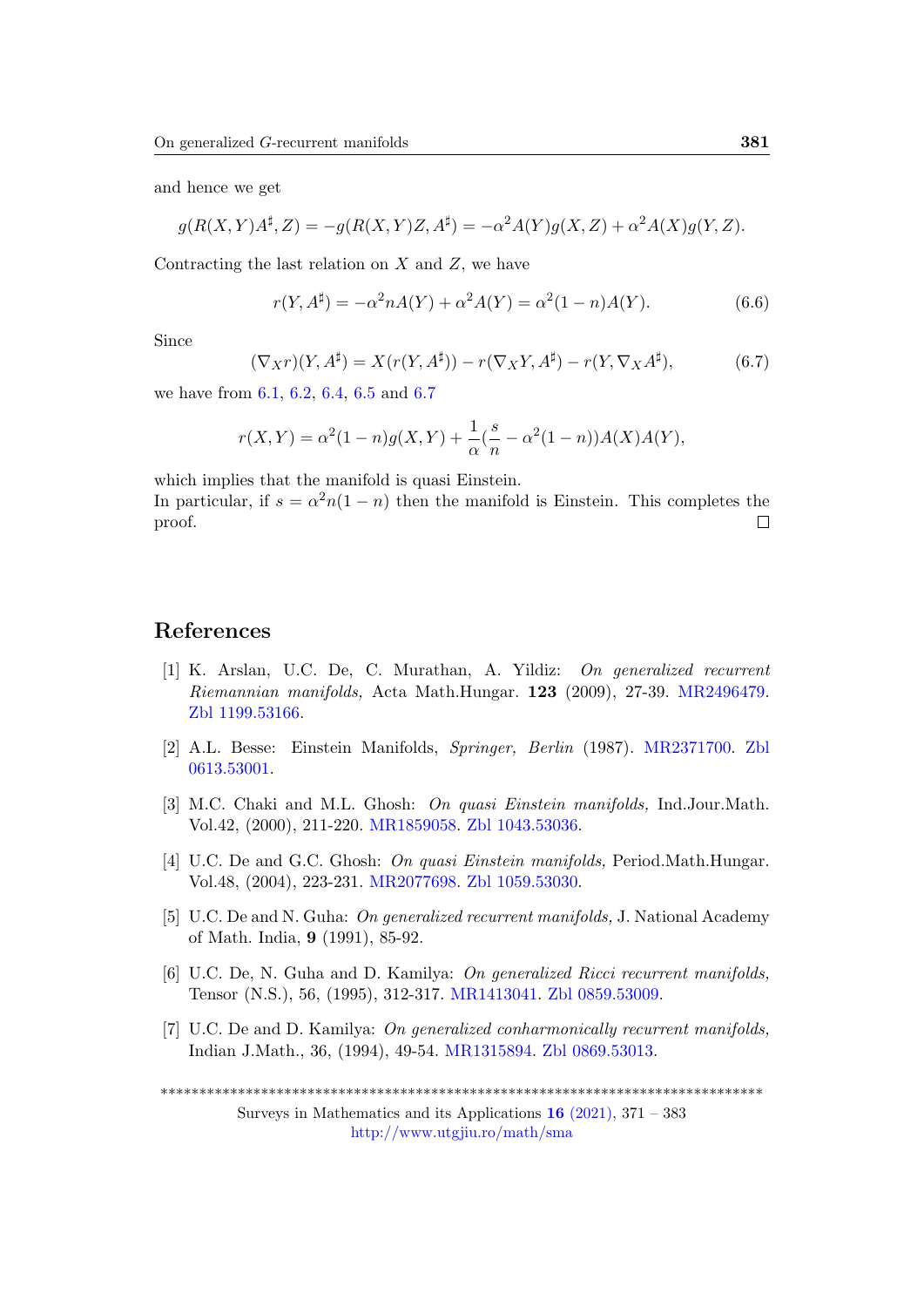- <span id="page-11-9"></span>[8] R.S.D. Dubey: Generalized recurrent spaces, Indian J.Pure Appl.Math. 10 (1979), 1508-1513. [MR0551789.](http://www.ams.org/mathscinet-getitem?mr=0551789) [Zbl 0422.53007.](https://zbmath.org/?q=an:0422.53007)
- <span id="page-11-0"></span>[9] L.P. Eisenhart: Riemannian Geometry, Princeton University Press, 1949. [MR1487892.](http://www.ams.org/mathscinet-getitem?mr=1487892) [Zbl 0174.53303.](https://zbmath.org/?q=an:0174.53303)
- <span id="page-11-1"></span>[10] Y. Ishii: On conharmonic transformations, Tensor N.S. Vol.7, (1957), 73-80. [MR0102837.](http://www.ams.org/mathscinet-getitem?mr=0102837) [Zbl 0079.15702.](https://zbmath.org/?q=an:0079.15702)
- <span id="page-11-7"></span>[11] J. Kim: Some properties of N(k)-quasi Einstein manifolds, Int.J.Pure Appl.Math. Vol.88, (2013), no.3, 351-362. [Zbl 1322.53035.](https://zbmath.org/?q=an:1322.53035)
- <span id="page-11-8"></span>[12] J. Kim: On a type of curvature-like tensor, to prepare for publishing.
- <span id="page-11-10"></span>[13] S. Mallick, A. De and U.C. De: On generalized Ricci recurrent manifolds with applications to relativity, Proceedings of the National Academy of sciences, India Section A: Physical sciences, 83, (2013), 143-152. [MR3065589.](http://www.ams.org/mathscinet-getitem?mr=3065589) [Zbl](https://zbmath.org/?q=an:1325.53061) [1325.53061.](https://zbmath.org/?q=an:1325.53061)
- <span id="page-11-11"></span>[14] Y.B. Maralabhavi and M. Rathnamma: On generalized recurrent manifolds, Indian J.Pure Appl.Math. 30 (1999), 1167-1171.
- <span id="page-11-12"></span>[15] C. Ozgur: On generalized recurrent contact metric manifolds, Indian J.Math. 50, (2008), 11-19. [MR2379132.](http://www.ams.org/mathscinet-getitem?mr=2379132) [Zbl 1145.53063.](https://zbmath.org/?q=an:1145.53063)
- <span id="page-11-3"></span>[16] G.P. Pokhariyal and R.S. Mishra: Curvature tensors and their relativistic significance, Yokohama Math.J. Vol.18, (1970), 105-108. [MR0292473.](http://www.ams.org/mathscinet-getitem?mr=0292473)
- <span id="page-11-2"></span>[17] G.P. Pokhariyal and R.S. Mishra: Curvature tensors and their relativistic significance II, Yokohama Math.J. Vol.19, (1971), no.2, 97-103. [MR0426797.](http://www.ams.org/mathscinet-getitem?mr=0426797) [Zbl 0229.53026.](https://zbmath.org/?q=an:0229.53026)
- <span id="page-11-4"></span>[18] G.P. Pokhariyal: Curvature tensors and their relativistic significance III, Yokohama Math.J. Vol.21, (1973), 115-119. [MR0465066.](http://www.ams.org/mathscinet-getitem?mr=0465066) [Zbl 0291.53011.](https://zbmath.org/?q=an:0291.53011)
- <span id="page-11-5"></span>[19] G.P. Pokhariyal:Relativistic significance of curvature tensors, Int.J.Math.Math.Sci. Vol.5, (1982), no 1, 133-139. [MR0666500.](http://www.ams.org/mathscinet-getitem?mr=0666500) [Zbl 0486.53022.](https://zbmath.org/?q=an:0486.53022)
- <span id="page-11-6"></span>[20] B. Prasad: A pseudo projective curvature tensor on a Riemannian manifold, Bull.Calcutta Math.Soc. Vol.94, (2002), no 3, 163-166. [MR1859058.](http://www.ams.org/mathscinet-getitem?mr=1947297) [Zbl](https://zbmath.org/?q=an:1028.53016) [1028.53016.](https://zbmath.org/?q=an:1028.53016)
- <span id="page-11-13"></span>[21] J.A. Schouten: Ricci-Calculus. An introduction to tensor analysis and its geometrical applications, Springer-Verlag, Berlin-Gottingen-Heidelberg, (1954). [MR0066025.](http://www.ams.org/mathscinet-getitem?mr=0066025) [Zbl 0057.37803.](https://zbmath.org/?q=an:0057.37803)

<sup>\*\*\*\*\*\*\*\*\*\*\*\*\*\*\*\*\*\*\*\*\*\*\*\*\*\*\*\*\*\*\*\*\*\*\*\*\*\*\*\*\*\*\*\*\*\*\*\*\*\*\*\*\*\*\*\*\*\*\*\*\*\*\*\*\*\*\*\*\*\*\*\*\*\*\*\*\*\*</sup>

Surveys in Mathematics and its Applications  $16$  [\(2021\),](http://www.utgjiu.ro/math/sma/v16/v16.html) 371 – 383 <http://www.utgjiu.ro/math/sma>